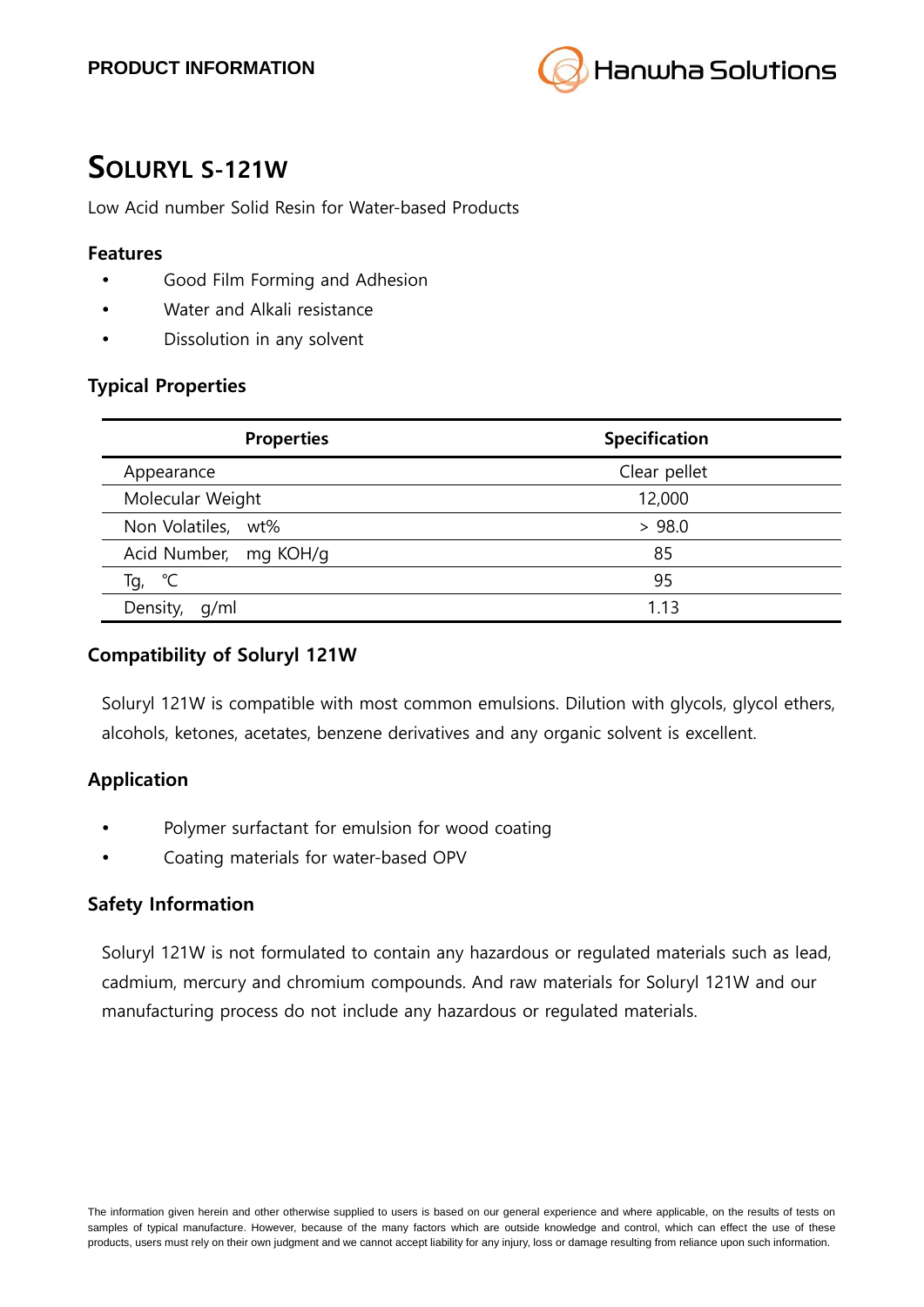

#### **Solution Preparation and Properties**

The following formulations are offered as starting points of making resin solutions. The resin should be cut under agitation by high-speed mixers. Although Soluryl 121W will be dissolved at room temperature, the solution process can be greatly accelerated by use of warm water up to 80℃.

| Soluryl 121W                      | 30.0 |
|-----------------------------------|------|
| D. Water                          | 67.6 |
| Ammonia Water (28%)               | 2.4  |
| рH                                | 8.0  |
| Viscosity, cps (25°C, Brookfield) | 300  |

#### **Solution Process and Conditions**

Soluryl 121W is low acid number and high molecular weight resin.

Ammonia water should be slowly fed below 50℃ under agitation and keep it for 1hr. After then, the reaction temperature increase to 80℃ and keep it for 2hrs.



The information given herein and other otherwise supplied to users is based on our general experience and where applicable, on the results of tests on samples of typical manufacture. However, because of the many factors which are outside knowledge and control, which can effect the use of these products, users must rely on their own judgment and we cannot accept liability for any injury, loss or damage resulting from reliance upon such information.